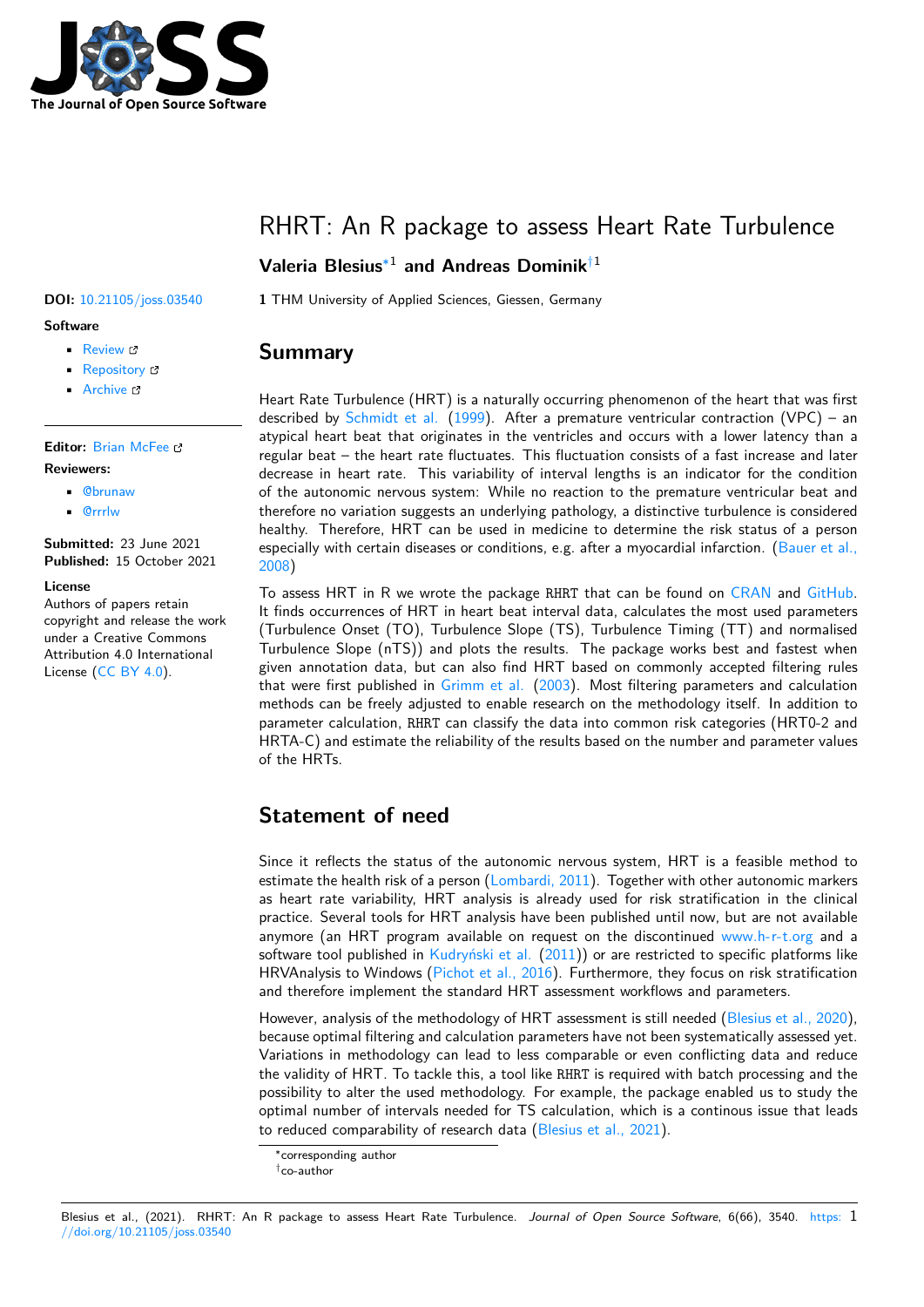

## **Minimal example**

To install RHRT use

```
install.packages("RHRT")
```
for the version on CRAN. To install the continuosly developed version on GitHub you can use the devtools package:

```
devtools::install_github("VBlesius/RHRT/RHRT")
```
The most straightforward use of RHRT is to scan your interval data for valid HRTs and analyse the results:

#### library(RHRT)

```
## scan your interval data and save the results as an HRTList
### the input should be a numeric vector consisting of RR interval data
### testdataLong is dummy data included in the package
hrtl <- vectorToHRT(testdataLong)
```

```
## get the HRT class of your data
getResults(hrtl, type = "class")
#> [1] "HRT0"
```

```
## have a look at the data and the parameters
plot(hrtl)
```


**Figure 1:** Plot of an HRTList Object: the plot resembles the standard visualisation of HRT – a tachogram – in which the indices of the intervals are plotted against their lengths. The tachogram and HRT parameters TO and TS are drawn in black, red and blue, respectively, while the tachograms of all underlying HRTs are drawn in grey in the background. The plot is zoomed in by default to show the HRT parameter values more precisely, so the intervals before and after the VPC are outside the plot range. RR interval: interval between two heartbeats measured between the R-peaks in the ECG, couplRR: coupling interval (interval between last sinus induced contraction and VPC), compRR: compensatory interval (interval between VPC and following sinus induced contraction), TO: Turbulence Onset, TS: Turbulence Slope.